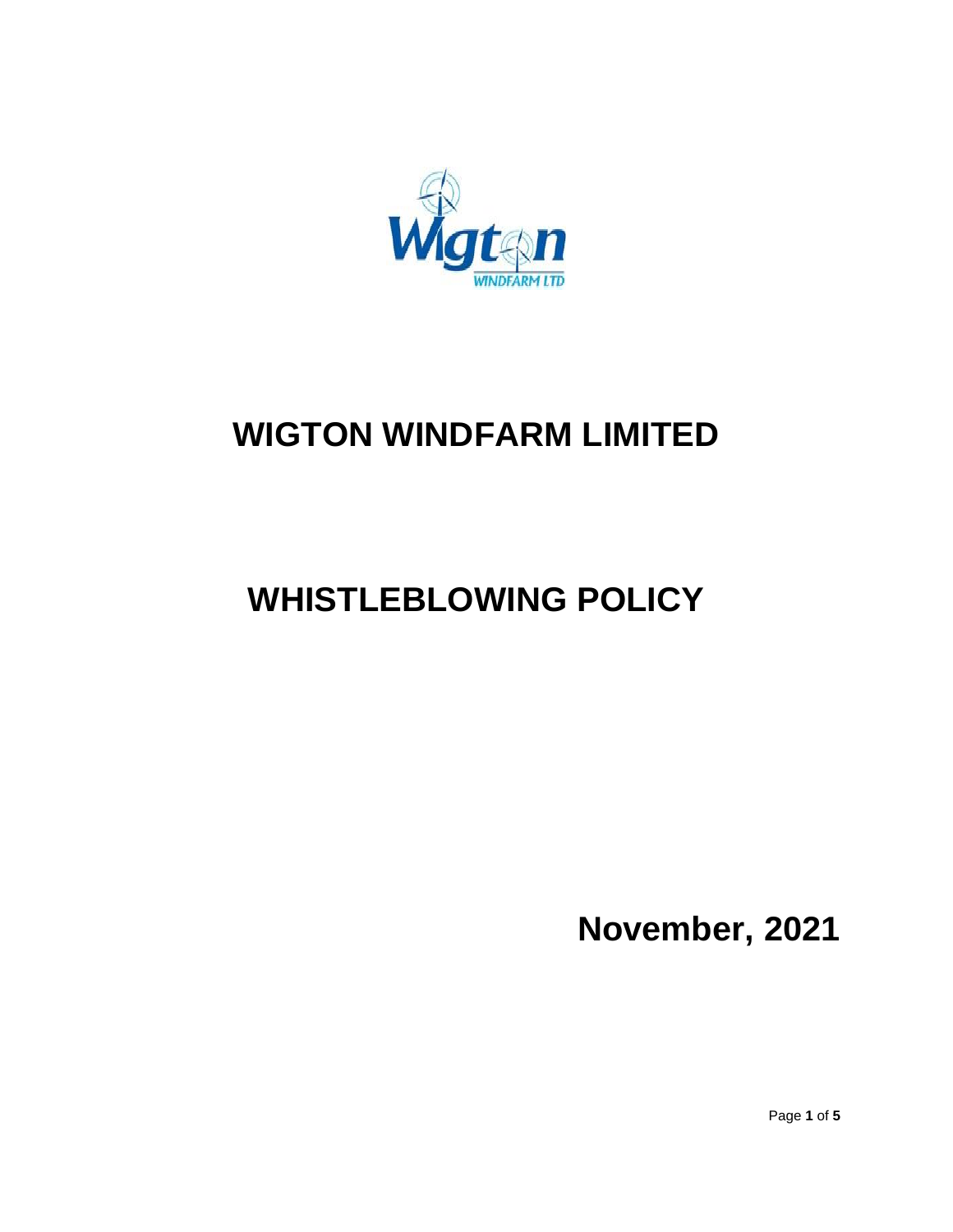## 1. **Policy Statement**

Wigton Windfarm Limited ("Wigton" or the "Company") was established in April 2000 under the Companies Act of Jamaica as a subsidiary of the Petroleum Corporation of Jamaica (PCJ), which was the Government of Jamaica (GOJ) entity with responsibility for energy security. Wigton was mandated to develop and operate renewable energy systems on a utility scale to supply electricity to the national grid.

In 2017 the GOJ took the decision to divest Wigton via an initial public offering on the Jamaica Stock Exchange (JSE) and this exercise was successfully completed in May 2019. As a listed company on the main market of the JSE, Wigton has transitioned from a public sector entity to a private sector company governed by the JSE Rules.

Wigton is committed to conducting its business with honesty, professionalism and integrity and expect all employees to maintain high ethical standards and report any suspected wrongdoing. It is in this regard that the Board of Directors of Wigton has approved the Whistleblowing Policy (hereinafter referred to as "the Policy") to set out the guidelines and procedures in the reporting of such suspected wrongdoing.

## 2. **Definitions**

2.1. "Whistleblowing Officer" means such officer or person designated by the Committee of the Board with responsibility for human resources from time to time.

## 3. **Scope**

- 3.1. This Policy applies to all employees of Wigton. Its purpose is to foster employees in the making of specified disclosures in the interest of the public as well as to regulate the procedure for receiving, investigating, or otherwise dealing with disclosures of improper conduct.
- 3.2. The policy protects employees who make the specified disclosures from being subject to occupational detriment and related matters.

## 4. **Whistleblowing**

- 4.1. Whistleblowing is the reporting of suspected wrongdoing or dangers in relation to Wigton's or its employee's activities. This includes bribery, facilitation of tax evasion, fraud or other criminal activity, miscarriages of justice, health and safety risks, damage to the environment, unauthorised disclosure of confidential information, breach of Wigton's internal policies and procedures, including the Code of Ethics and Guidelines for Business Conduct, any breach of legal or professional obligations or acts of reprisal against or victimisation of any employee.
- 4.2. Whistleblowing does not include grievances regarding terms and conditions of employment and other aspects of established working conditions unless related to retaliation against whistleblowers.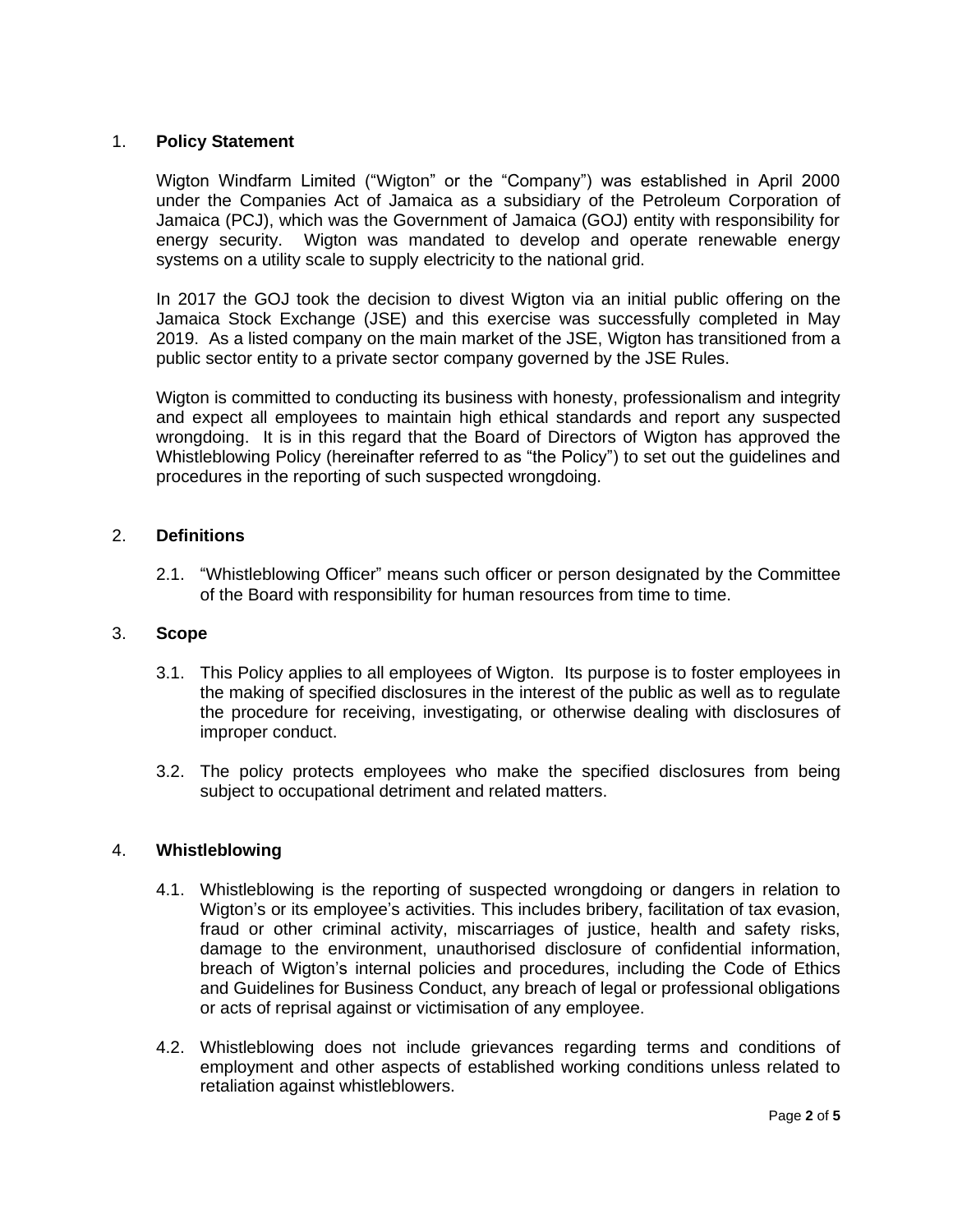4.3. A whistleblower is an individual who raises a genuine concern relating to any of the matters identified at 4.1 above or similar matters. If there is a genuine concern related to suspected wrongdoing or dangers in relation to Wigton's or its employee's activities this should be reported in accordance with this Policy.

## 5. **Raising a Whistleblowing Concern**

- 5.1. Wigton expects that its employees will feel free and be willing to voice whistleblowing concerns openly under this Policy and may do so to the Whistleblowing Officer or one of the other contact points listed in 5.4 below in writing or verbally.
- 5.2. In all cases employees will be able to raise any concerns with their managers. However, where employees prefer not to raise concerns with their managers for any reason whatsoever, they may contact the designated Whistleblowing Officer.
- 5.3. Upon a disclosure, the Whistleblowing Officer will complete an initial assessment, investigate the disclosure, as necessary, and submit all relevant information in this regard to the Committee of the Board with responsibility for human resources.
- 5.4. Where a disclosure is regarding the Whistleblowing Officer, the whistleblower has the right to take his/her disclosure directly to the Committee of the Board with responsibility for human resources, through the Chairman or to the Board of Directors, through the Chairman or Company Secretary. The Committee of the Board with responsibility for human resources or the Board has the right to refer the disclosure back to management if same may be appropriately investigated without any conflict of interest.

# 6. **Confidentiality**

- 6.1. While disclosures may be made anonymously or confidentially, Wigton does not encourage employees to make anonymous disclosures as proper investigation may be more difficult or impossible if further information cannot be obtained from the whistleblower.
- 6.2. Wigton will treat all disclosures in a confidential and sensitive manner. Every effort will be made to keep the identity of the whistleblower confidential and such identity will only be revealed where it is absolutely necessary and, solely in an effort, not to hinder or frustrate any investigation.
- 6.3. Whistleblowers who are concerned about possible reprisals if their identity is revealed should come forward to the Whistleblowing Officer or one of the other contact points listed in 5.4 above so appropriate measures may be taken to preserve confidentiality.

## 7. **Investigation and Outcome**

7.1. Where an employee raises a concern, the Whistleblowing Officer will carry out an initial assessment to determine the scope of any investigation. The whistleblower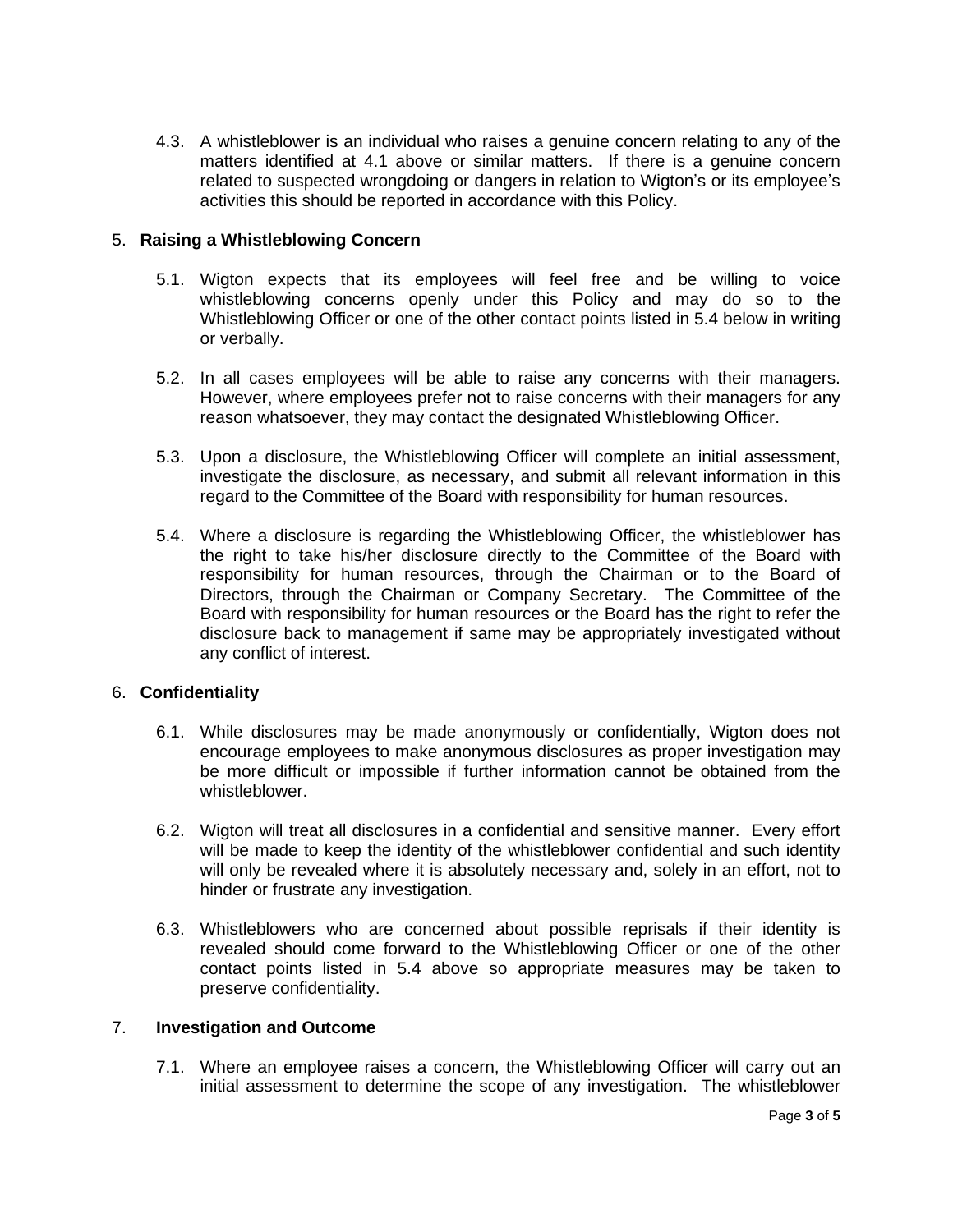may be required to attend additional meetings in order to provide further information. The whistleblower will be informed of the outcome of the initial assessment.

- 7.2. Where the Whistleblowing Officer determines that the disclosure is to be investigated, in some cases Wigton may appoint an investigator or team of investigators including employees with relevant experience of investigations or specialist knowledge of the subject matter.
- 7.3. Investigations into a disclosure made under this Policy will be carried out fairly and impartially. The Whistleblowing Officer and/or investigator(s) conducting the investigation has a duty to ensure that the rights of the whistleblower, any witness and any person alleged to be at fault are protected.
- 7.4. In any meeting held pursuant to this Policy, the whistleblower and the person alleged to be at fault will be entitled to be accompanied by his/her representative of choice, to include an attorney, colleague or friend.
- 7.5. Wigton will endeavour to keep the whistleblower informed of the progress of the investigation and its likely timeframe. However, the need for confidentiality may prevent the sharing of specific details of the investigation or any planned action.
- 7.6. Following the investigation, the Whistleblowing Officer should, to the extent practicable, take steps to remedy any improper conduct; provide or procure the provision of redress, where appropriate, take disciplinary action or procure the taking of disciplinary action, where appropriate, as far as possible, reduce the opportunity for recurrence of the improper conduct and/or make recommendations regarding any measures to be taken to remedy the improper conduct.
- 7.7. In making a disclosure, employees should exercise due care to ensure the accuracy of the information he/she provides and that it is made in good faith.

## 8. **External Disclosures**

- 8.1. The aim of this Policy is to provide an internal mechanism for reporting, investigating, and remedying any wrongdoing in the workplace.
- 8.2. The law recognises that in some circumstances it may be appropriate for employees to report concerns to an external body. Wigton strongly encourages employees to seek legal advice before reporting a concern to an external body.

## 9. **Retaliation**

- 9.1. Wigton's aim is to encourage openness and will support whistleblowers who raise genuine concerns under this Policy in good faith and under the reasonable belief that the disclosure tends to show malpractice or impropriety, even if they turn out to be mistaken.
- 9.2. Whistleblowers will not suffer any detrimental treatment as a result of raising a genuine concern. Detrimental treatment includes, but is not limited to, dismissal,